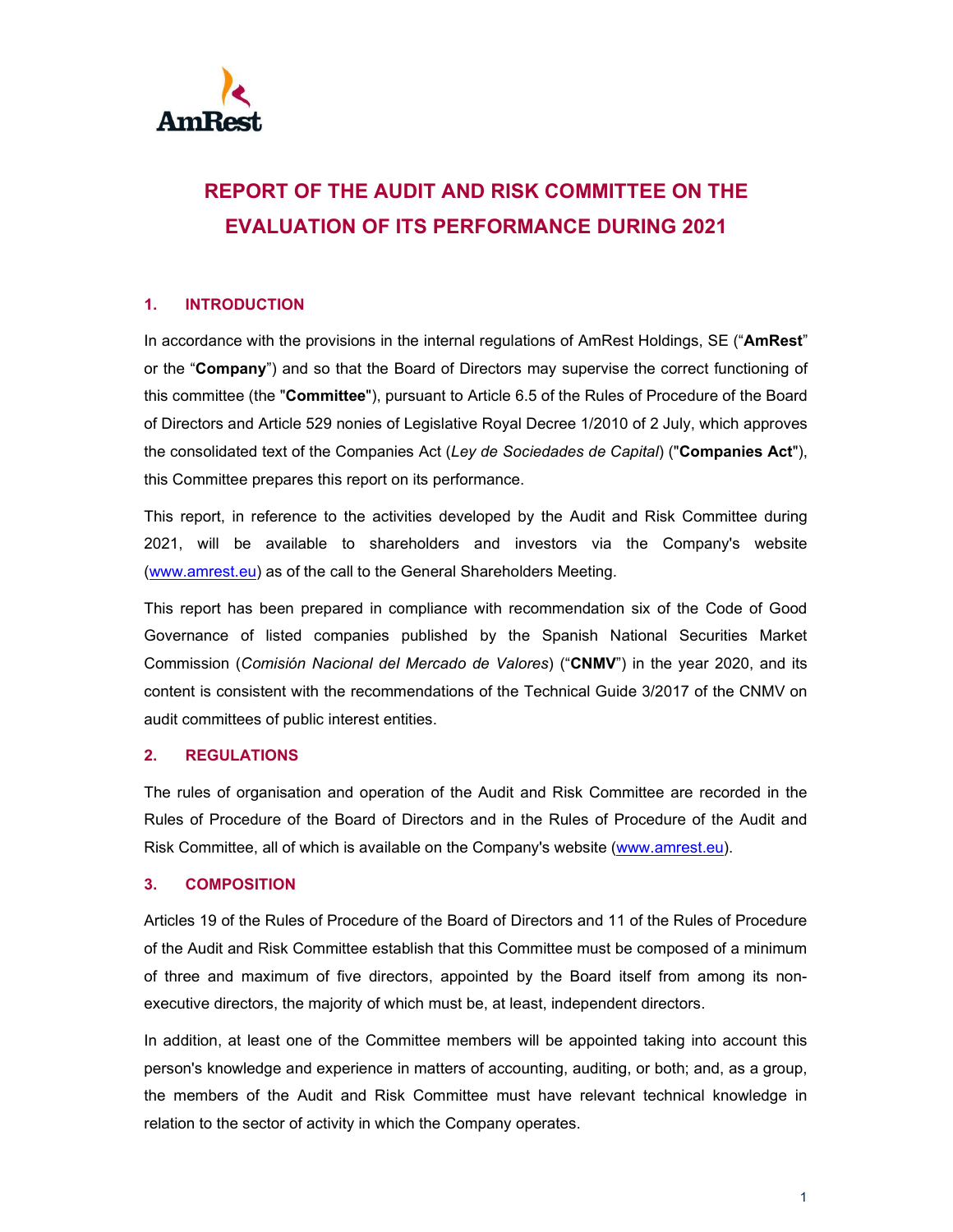

The chair of the Audit and Risk Committee (the "**Chair**") must be an independent director and will be replaced every four years. The chair cannot be re-elected until a minimum period of one year has elapsed since leaving office.

At year-end 2021, the Audit and Risk Committee was composed as follows:

- (i) Mr Emilio Fullaondo Botella (Chairman), external independent director of AmRest since 14 May 2019.
- (ii) Mr Pablo Castilla Reparaz (member), external independent director of AmRest since 1 March 2018.
- (iii) Ms Mónica Cueva Díaz (member), external independent director of AmRest since 1 July 2020.

Mr Eduardo Rodríguez-Rovira continues holding the post of non-board member secretary of the Audit and Risk Committee, in accordance with the Rules of Procedure of the Board of Directors. In turn, since the departure of Mr Jaime Tarrero Martos, the post of deputy secretary of the Audit and Risk Committee is currently vacant, although the deputy secretary of the Board has been invited to the Committee meetings since his appointment and has performed the role of secretary at the meeting whenever the secretary has been absent.

All information concerning the members of the Audit and Risk Committee, including their professional and biographical profiles, is available on the Company's website (www.amrest.eu).

As a result, the composition of the Committee in 2021 is in line with the requirements of the Companies Act, the Rules of Procedure of the Board of Directors and the Rules of Procedure of the Audit and Risk Committee. This is due to the fact that it is composed exclusively of nonexecutive directors appointed by the Board, all of whom are independent, including the Chairman who is also an independent director.

Based on the professional and biographical profiles of the members of the Committee, it can be concluded that, as a group, they have the required technical knowledge related to AmRest's sector of activity.

# **4. MEETINGS HELD BY THE COMMITTEE AND THEIR COMPOSITION DURING 2021**

The Audit and Risk Committee meets whenever it is called to meet by resolution of the Committee itself or its Chairman and, as minimum, four times per year. One of its meetings is specifically used to evaluate the efficiency and compliance with the governing rules and procedures of the Company and to draw up the financial information that the Board must approve and include within the annual public documentation.

The Audit and Risk Committee is validly quorate when the majority of its members are present,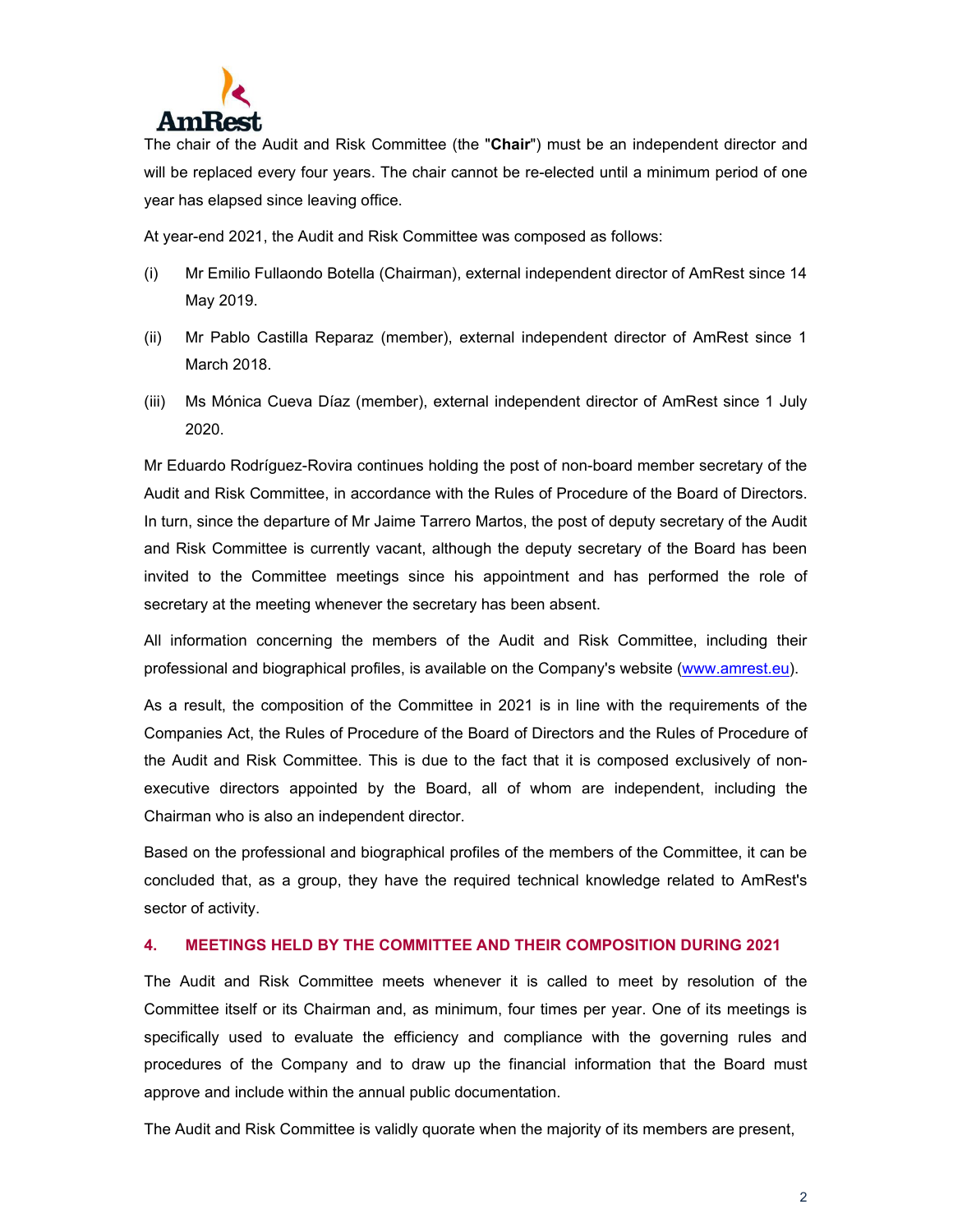

either in person or by proxy, and adopts its resolutions by the majority in attendance, whether in person or by proxy.

During 2021, the Audit and Risk Committee met on eight occasions, with the attendance of all its members at each meeting. Therefore, it has met with the frequency necessary for the correct performance of its functions.

In addition, Committee meetings included at all times the presence of the members of AmRest management and, on some occasions as needed, with the presence of statutory auditors. The above persons attended the meetings when invited by the Committee and their presence was limited to discussing the items on the agenda for which they were called, in which case, persons unrelated to AmRest were not present at any time in the decision making moments.

During 2021, the Audit and Risk Committee had the services of two audit companies given that a replacement process of the auditor's group of companies to which the Company belongs (the "**Group**") was carried out. This process covered all relevant companies of the Group, except for the French subsidiaries, for the purpose of simplifying the audit process with the same auditor.

The Company's former statutory auditors, KMPG Auditores, S.L. ("**KPMG**"), attended two formal meetings of the Committee to (i) inform about the annual financial report 2020, (ii) inform about the relevant risks in relation to business continuity and amortisation of intangible assets, and (iii) inform about the audit process to be carried out during 2021.

The Company's new statutory auditors, PWC Auditores, S.L. ("**PWC**"), attended three formal meetings of the Committee to (i) inform about the accounts audit process of the first half of 2021, (ii) perform the accounting analysis of bank debt refinancing, and (iii) inform about the deficiencies and risks of the business.

In addition, on several occasions, Committee meetings included the presence of the audit and internal control manager, the risks and compliance manager, the global controller, the Group's tax manager and members of the legal team to coordinate the work and monitor the projects.

### **5. ACTIVITIES DEVELOPED DURING FINANCIAL YEAR 2021**

This Committee, in fulfilment of its functions under Article 19 of the Rules of Procedure of the Board and Articles 5 to 10 of the Rules of Procedure of the Audit and Risk Committee, has focused its meetings during 2021 on the following main activities:

### **5.1. Review of annual accounts and other periodic financial information**

The Audit and Risk Committee has carried out the review of the individual and consolidated annual accounts of the Company for 2021, prior to their formulation by the Board of Directors. In this regard, the Audit and Risk Committee has reported favourably to the Board of Directors prior to the formulation of the annual accounts. The Committee has also monitored the process of preparing and integrity of the quarterly financial information, which has continued to be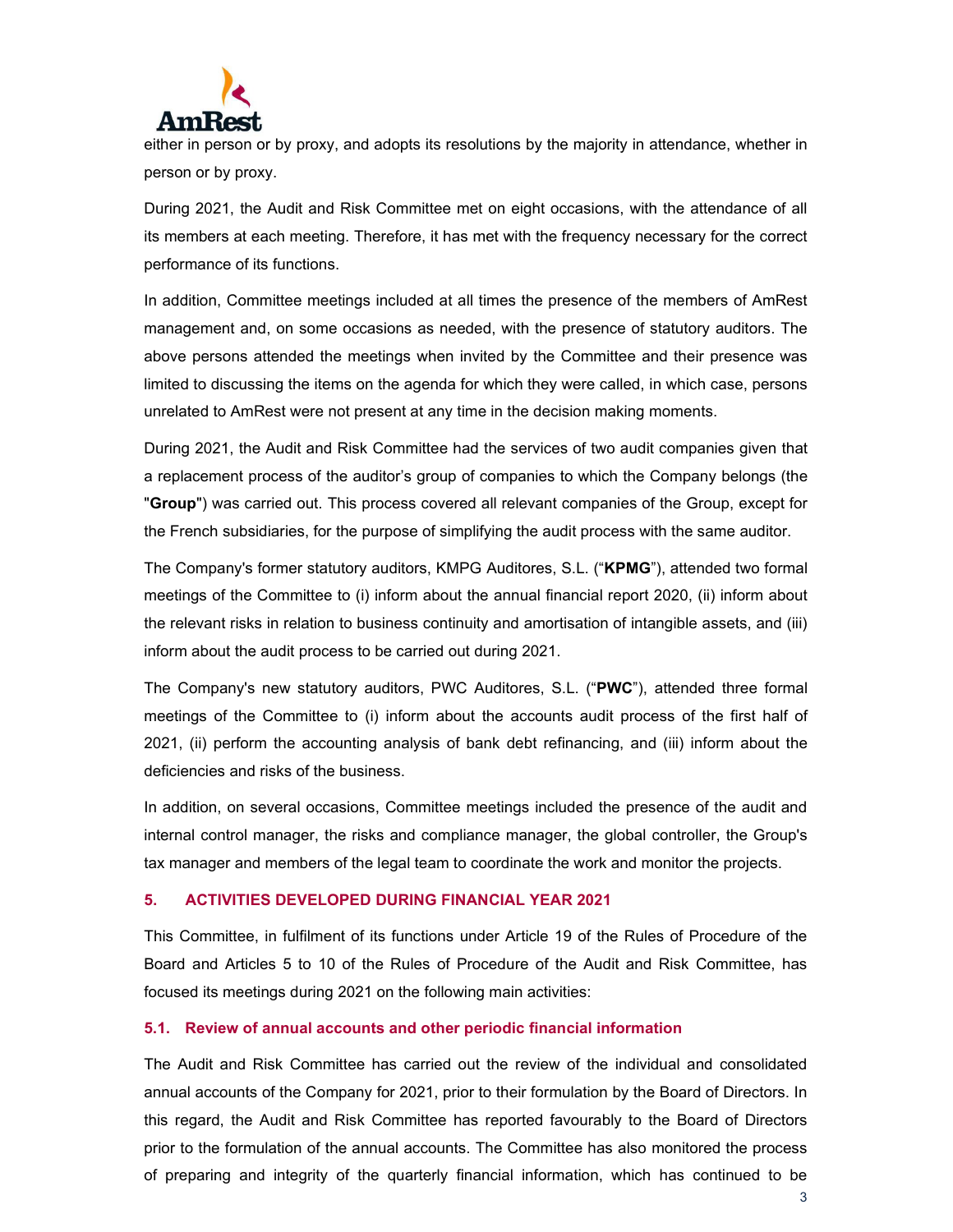

published on a voluntary and biannual basis, both individual and consolidated. In the case of the biannual period, the Board must submit this information to the market and refer it to the CNMV by virtue of its obligations of periodic reporting as a listed company. During the year, the Committee has frequently reviewed the level of indebtedness reached per quarter in relation to refinancing the bank debt, as well as the amortisation of intangible assets.

It is noted that the audit reports of AmRest's individual and consolidated annual accounts for the year ended 31 December 2021 did not contain any qualifications.

### **5.2. External audit**

During 2021, the Audit and Risk Committee selected PWC as new auditors, replacing KPMG. That is why both audit firms have been part of the 2021 audit development.

In this respect, the Committee has monitored relations with these external auditors during 2021, meeting directly with them on several occasions during the financial year, establishing the appropriate relations to receive information on any issues related to the process of developing the audit of accounts. In addition, it has supervised fulfilment of the auditing contract, seeing to it that the opinion regarding the annual accounts and the main contents of the audit report are clearly and accurately drawn up.

### **5.3. Internal Audits**

During 2021, the Audit and Risk Committee has performed the functions relating to the Company's internal audit assigned to it in the Rules of Procedure of the Board of Directors and of the Audit and Risk Committee, which are essentially the following: (i) ensure the independence and effectiveness of the internal audit function, ensure that it has sufficient resources and adequately qualified staff to perform its functions efficiently; (ii) approve the budget of the internal audit department and the annual report of its activities, ensuring that it carries out its authorities proactively and that its activity is focused mainly on the relevant risks of the Company and its Group; (iii) receive periodic information on its activities, reserving time within each meeting for the internal audit; and (iv) verify that senior management takes into account the conclusions and recommendations of its reports.

In accordance with the Committee's responsibilities, the progress of the Group's internal audit has been described and the internal audit plan for 2022 has been approved.

# **5.4. Compliance with corporate governance regulations and the obligations of listed companies Supervision of legal and tax aspects**

The Audit and Risk Committee has ensured compliance with the Internal Code of Conduct for

Matters related to the Securities Markets, the Rules of Procedure of the Board of Directors, the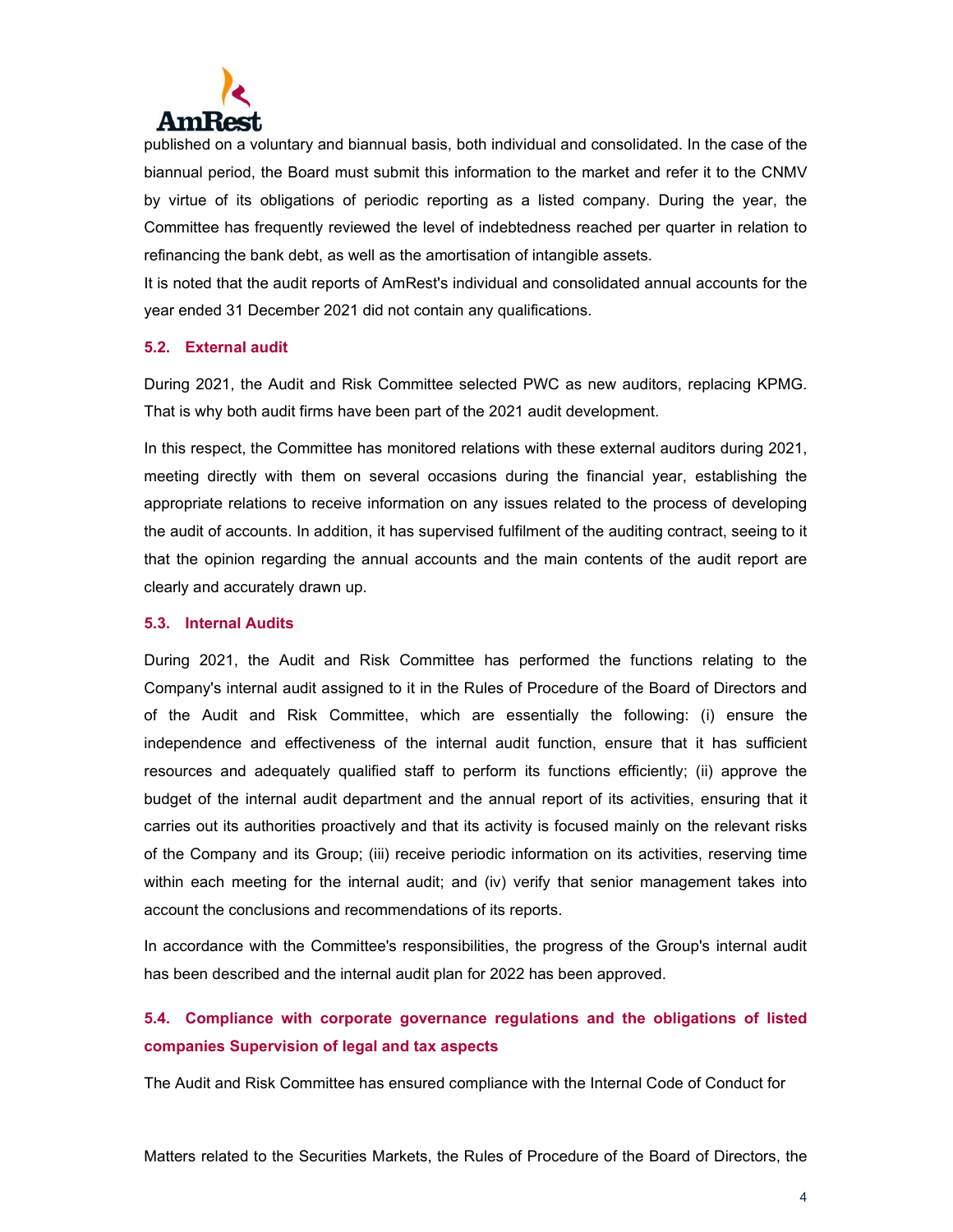

Rules of Procedure of the Audit and Risk Committee and, in general, the Company's corporate governance rules during 2021, with no relevant breaches detected. The Audit and Risk Committee, in the exercise of its functions, oversees legal and tax aspects of the Group. In particular, the most relevant tax issues and changes in taxation in countries where the Company has business have been reviewed. With regard to legal aspects, the Committee oversees the dispute resolution procedures affecting the companies of the Group and their impact.

The Audit and Risk Committee has been constantly monitoring the process of contracting the firm that has carried out the external evaluation of the Board of Directors (EY).

The approval of the code of ethics and business conduct applicable to the Group, as well as the global policies related to the whistleblower channel and the Group's internal policy approval procedure. Finally, the Committee has been responsible for renewing the liability insurance policy for managers and executives.

### **5.5. Related party transactions**

With regard to its advisory work on related party transactions, contained in Article 19.4.(g)(iii) of the Rules of Procedure of the Board, and Article 5.(g)(iii) of the Rules of Procedure of the Committee, the Audit and Risk Committee has monitored the related party transactions carried out by the Company and has informed the Board of Directors, where appropriate, regarding these transactions.

#### **5.6. Risk control and management**

In compliance with Article 19.4.(b) of the Board's Rules of Procedure and Article 5.(b) of the Committee's Rules of Procedure, the Audit and Risk Committee has monitored the effectiveness of the Company's internal control and risk management systems. To this end, the Audit and Risk Committee has identified the most important risks, their financial impact and those responsible for their management in the Company. In addition, it has overseen the preparation of policies to manage the Group's risks and make them known appropriately.

In particular, the Committee has monitored the status of the AmRisk project, in relation to the entire risk management process, including the review of the Group's risk map, and has appointed Deloitte to advise on the entire project implementation process. It has also deliberated on the implementation of the Global Risk Management Policy and Global Compliance Policy to manage the Company's risks. Finally, the risk standardisation plan for the protection of personal data has been revised.

#### **5.7. Communications with regulators**

The Audit and Risk Committee has reviewed the new financial information reporting systems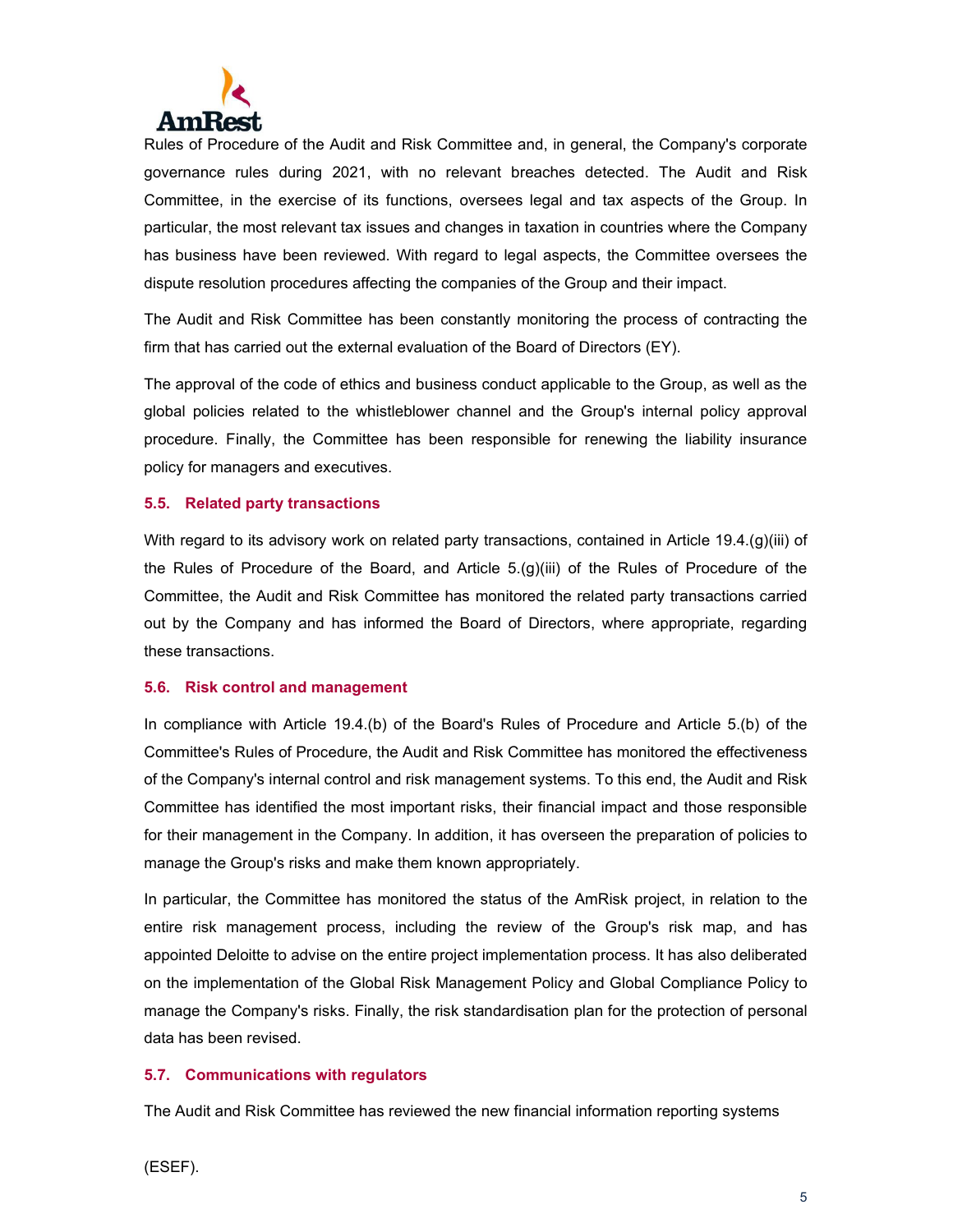

### **5.8. Information on the Company's treasury stock**

The Audit and Risk Committee periodically monitors the balance of the Company's treasury stock and the transactions carried out with treasury shares on a quarterly basis.

### **5.9. Reporting, management and financial consolidation systems of the Company**

The Audit and Risk Committee has continued its work to improve the consolidation and reporting systems, to achieve better control of information and to prepare this information more quickly and efficiently to enhance the profitability of operations. In addition, the CFO has been authorised for the treasury automation management project and progress in the new service billing model from AmRest Global to all the group's subsidiaries was constantly monitored.

### **6. CHANGE OF COMMITTEE NAME**

The Board of Directors, at its meeting of 9 November, took notice that the responsibilities of the so-called Audit and Control Committee have been growing with the new regulatory changes and predictably with future requirements in the area of risks, especially non-financial risks. It also noted that certain matters relating to sustainability objectives and much of the non-financial information content were the subject of analysis, deliberation and study within the Sustainability, Safety and Health Committee. To avoid overlapping of contents and functions between the two committees, the Board of Directors resolved that the Sustainability, Health and Safety Committee should assume, within the sustainability area, the supervision and monitoring of the process for preparing the statement on non-financial information of the Group, entrusting to the Audit and Risk Committee this last-mentioned task. All this, without prejudice to the final proposal for the statement of non-financial information being communicated to the Audit and Risk Committee, so that the latter submits to the Board its proposal for approval simultaneously with the proposal for approval of the annual accounts. The Board of Directors also approved that, to facilitate the entire process, the Sustainability and Health Committee will invite members of the Audit and Risk Committee, who are not members of the first mentioned, to attend meetings where the preparation of the statement on non-financial information is reviewed.

# **7. EVALUATION OF THE OPERATION AND PERFORMANCE OF THE AUDIT AND RISK COMMITTEE CONCLUSIONS**

The Board of Directors has evaluated the operation of the Audit and Risk Committee during financial year 2021, the degree of preparation and execution of the work entrusted to it by the Board, and the performance of its internal control and oversight function with respect to the development of its areas of responsibility and considers that the performance of the Audit and Risk Committee has been satisfactory.